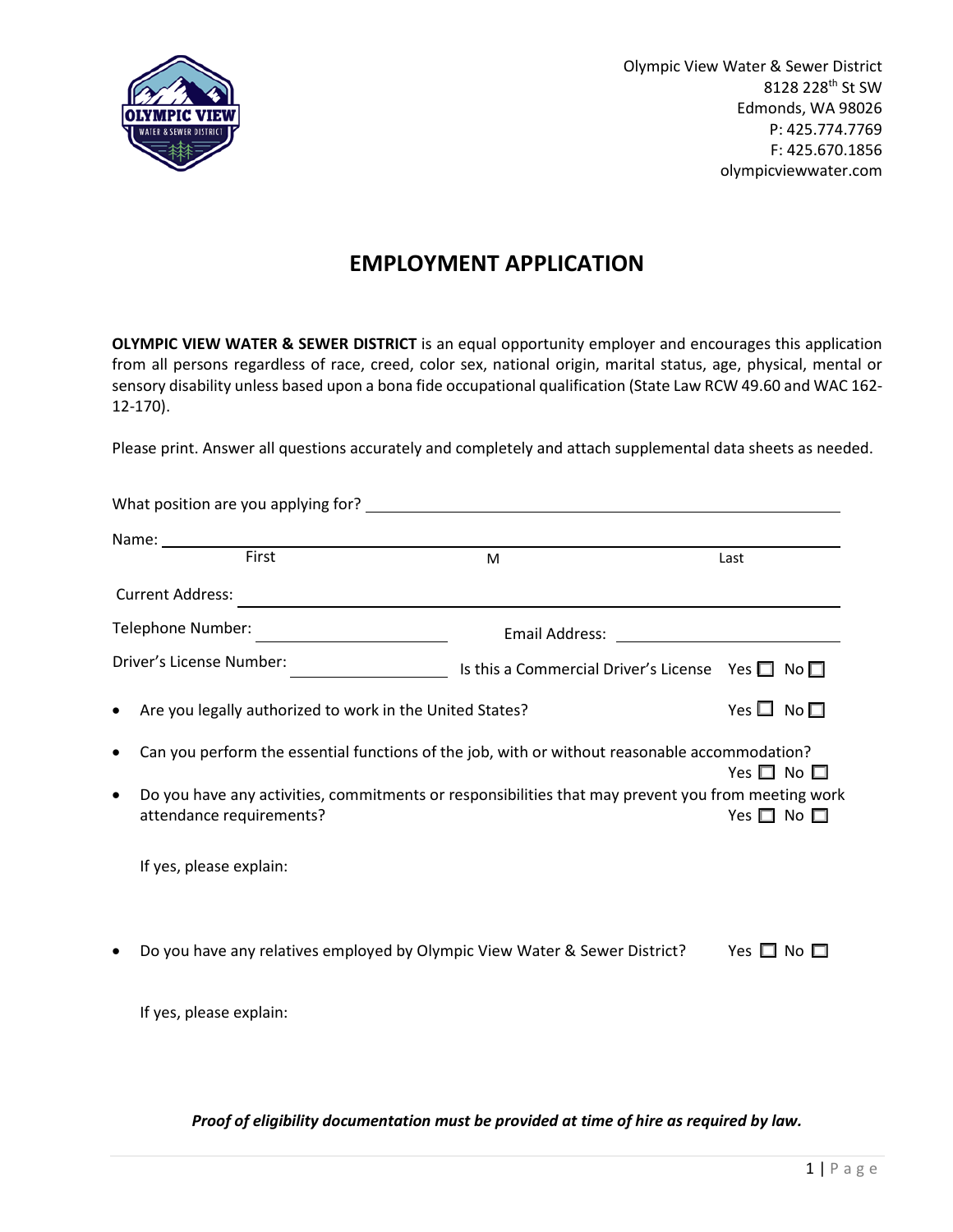

Olympic View Water & Sewer District 8128 228th St SW Edmonds, WA 98026 P: 425.774.7769 F: 425.670.1856 olympicviewwater.com

## **EDUCATION**

|                                 | <b>High School</b>         | <b>Technical College</b>   | College                    | <b>Graduate School</b>     |
|---------------------------------|----------------------------|----------------------------|----------------------------|----------------------------|
| <b>School Name</b>              |                            |                            |                            |                            |
| and Location                    |                            |                            |                            |                            |
|                                 |                            |                            |                            |                            |
|                                 |                            |                            |                            |                            |
| <b>Years Completed (Select)</b> | 9 10 11 12                 | $1\quad 2$                 | 1 2 3 4                    | 1 2 3 4                    |
|                                 | O O                        | $\cup$<br>O                | 0000                       |                            |
| Did you Graduate?               | Yes $\square$ No $\square$ | Yes $\square$ No $\square$ | Yes $\square$ No $\square$ | Yes $\square$ No $\square$ |
|                                 |                            |                            |                            |                            |
| Diploma/Degree/Certificate      |                            |                            |                            |                            |
|                                 |                            |                            |                            |                            |
|                                 |                            |                            |                            |                            |
|                                 |                            |                            |                            |                            |

Have you passed the General Education Development (GED) in place of High School graduation? Yes  $\Box$  No  $\Box$ 

## **SPECIAL SKILLS/ADDITIONAL TRAINING/CERTIFICATION**

Please describe any applicable special job-related skills acquired from employment, other education or volunteer experiences, etc.

#### Professional Certifications:

| <b>Description of License or Certifications</b> | <b>Expiration Date</b> |  |  |
|-------------------------------------------------|------------------------|--|--|
|                                                 |                        |  |  |
|                                                 |                        |  |  |
|                                                 |                        |  |  |
|                                                 |                        |  |  |
|                                                 |                        |  |  |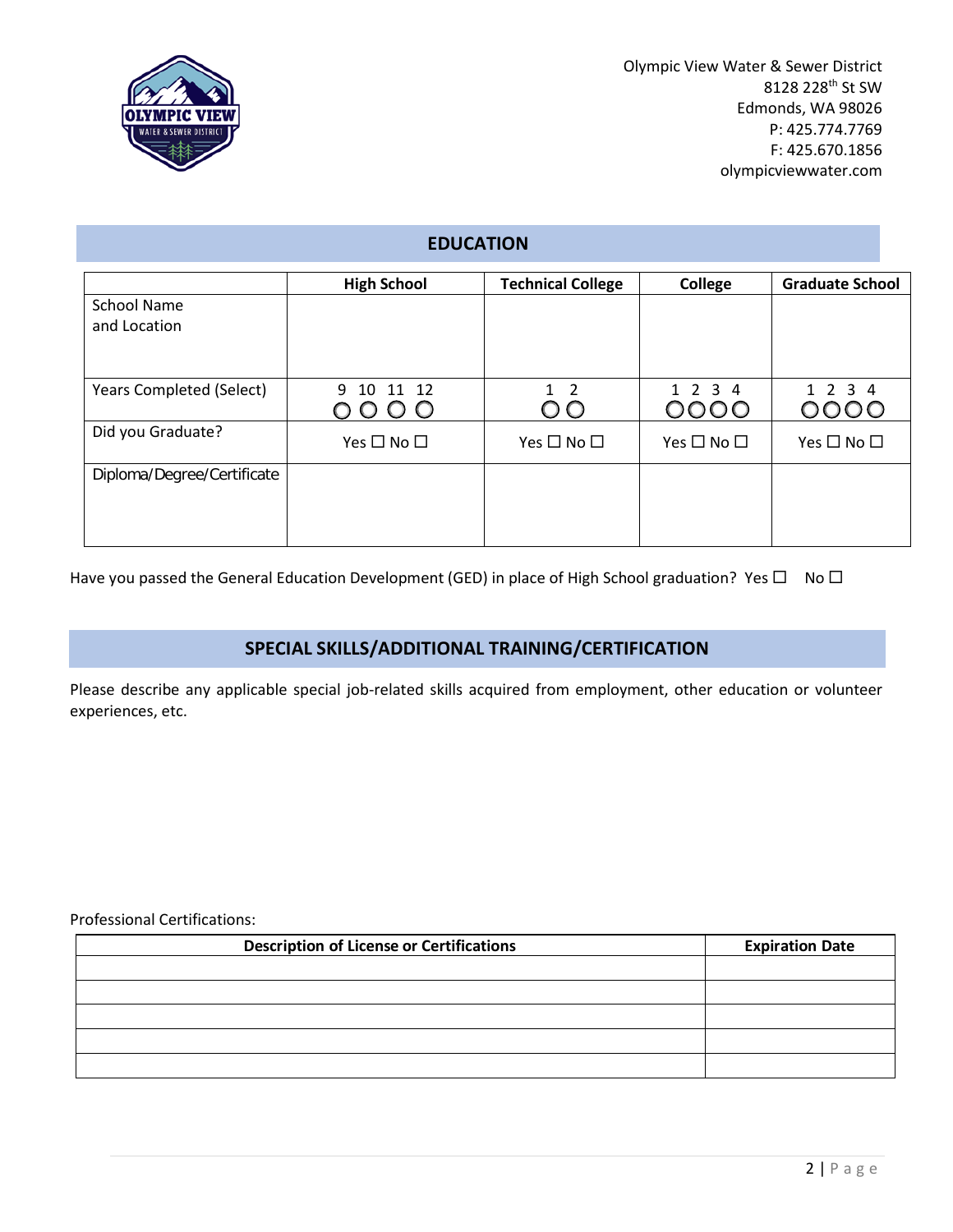

Olympic View Water & Sewer District 8128 228<sup>th</sup> St SW Edmonds, WA 98026 P: 425.774.7769 F: 425.670.1856 olympicviewwater.com

# **EMPLOYMENT HISTORY** (Begin with most current employer, including military service, unemployment and self-employment.)

| Name of Employer:                                    |  | Job Title:         |  |  |
|------------------------------------------------------|--|--------------------|--|--|
|                                                      |  |                    |  |  |
| Address:                                             |  | Supervisor's name: |  |  |
|                                                      |  |                    |  |  |
| Date Employed:                                       |  | Telephone Number:  |  |  |
| To:<br>From:                                         |  |                    |  |  |
| BRIEF DESCRIPTION OF YOUR WORK AND RESPONSIBILITIES: |  |                    |  |  |
|                                                      |  |                    |  |  |
|                                                      |  |                    |  |  |
|                                                      |  |                    |  |  |
|                                                      |  |                    |  |  |
|                                                      |  |                    |  |  |
|                                                      |  |                    |  |  |
| Reason for Leaving:                                  |  |                    |  |  |
|                                                      |  |                    |  |  |
| May we contact this employer? Yes $\Box$ No $\Box$   |  |                    |  |  |

| Name of Employer:                                  |                                                      | Job Title:         |  |  |
|----------------------------------------------------|------------------------------------------------------|--------------------|--|--|
|                                                    |                                                      |                    |  |  |
| Address:                                           |                                                      | Supervisor's name: |  |  |
|                                                    |                                                      |                    |  |  |
| Date Employed:                                     |                                                      | Telephone Number:  |  |  |
| From:<br>To:                                       |                                                      |                    |  |  |
|                                                    | BRIEF DESCRIPTION OF YOUR WORK AND RESPONSIBILITIES: |                    |  |  |
|                                                    |                                                      |                    |  |  |
|                                                    |                                                      |                    |  |  |
|                                                    |                                                      |                    |  |  |
|                                                    |                                                      |                    |  |  |
|                                                    |                                                      |                    |  |  |
|                                                    |                                                      |                    |  |  |
| Reason for Leaving:                                |                                                      |                    |  |  |
|                                                    |                                                      |                    |  |  |
| May we contact this employer? Yes $\Box$ No $\Box$ |                                                      |                    |  |  |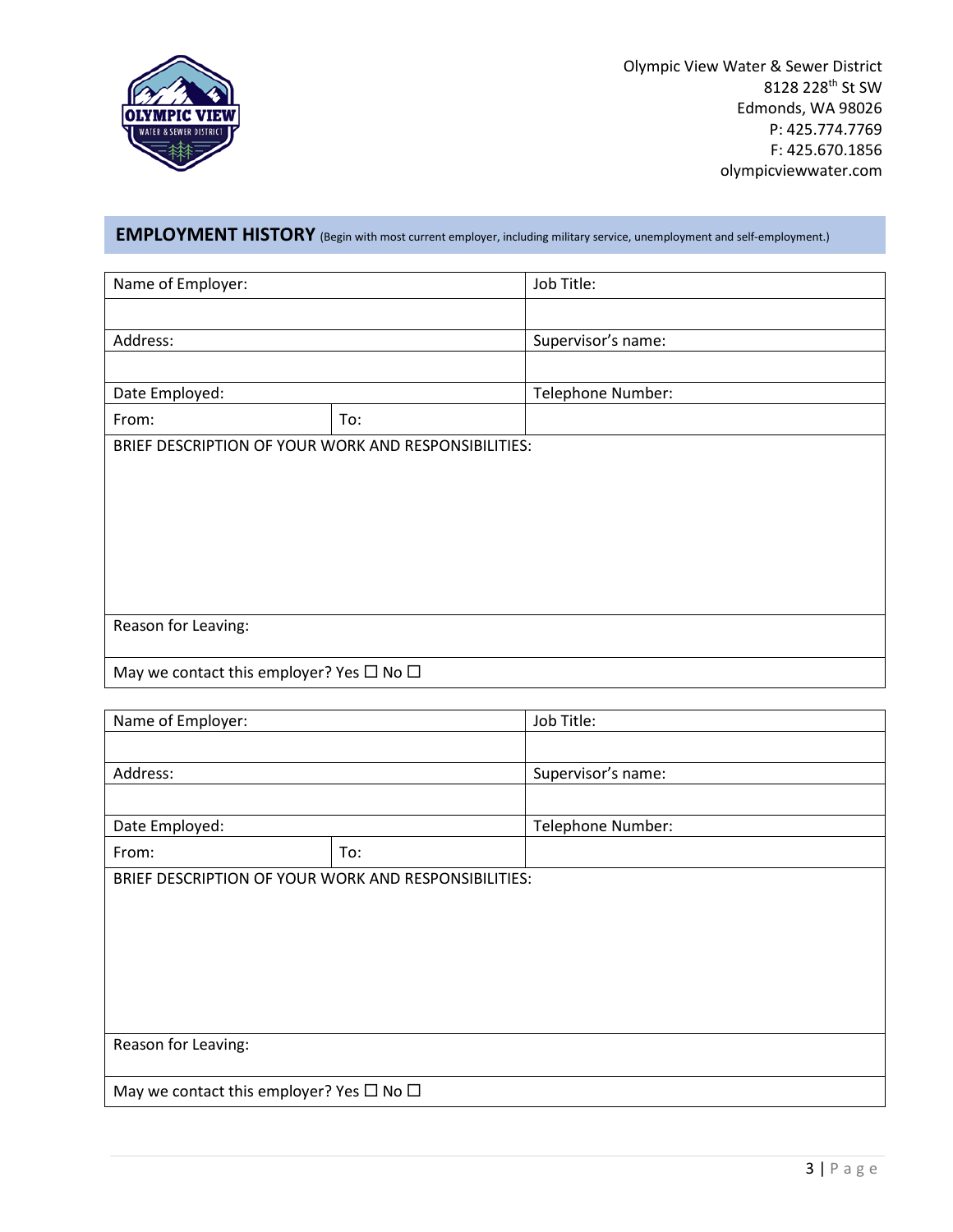

| Name of Employer:                                    |     | Job Title:         |  |  |
|------------------------------------------------------|-----|--------------------|--|--|
|                                                      |     |                    |  |  |
| Address:                                             |     | Supervisor's name: |  |  |
|                                                      |     |                    |  |  |
| Date Employed:                                       |     | Telephone Number:  |  |  |
| From:                                                | To: |                    |  |  |
| BRIEF DESCRIPTION OF YOUR WORK AND RESPONSIBILITIES: |     |                    |  |  |
|                                                      |     |                    |  |  |
|                                                      |     |                    |  |  |
|                                                      |     |                    |  |  |
|                                                      |     |                    |  |  |
| Reason for Leaving:                                  |     |                    |  |  |
| May we contact this employer? Yes $\Box$ No $\Box$   |     |                    |  |  |
|                                                      |     |                    |  |  |
| Name of Employer:                                    |     | Job Title:         |  |  |
|                                                      |     |                    |  |  |
| Address:                                             |     | Supervisor's name: |  |  |
|                                                      |     |                    |  |  |
| Date Employed:                                       |     | Telephone Number:  |  |  |
| To:<br>From:                                         |     |                    |  |  |
| BRIEF DESCRIPTION OF YOUR WORK AND RESPONSIBILITIES: |     |                    |  |  |
|                                                      |     |                    |  |  |
|                                                      |     |                    |  |  |
|                                                      |     |                    |  |  |
|                                                      |     |                    |  |  |
| Reason for Leaving:                                  |     |                    |  |  |
|                                                      |     |                    |  |  |
| May we contact this employer? Yes $\Box$ No $\Box$   |     |                    |  |  |

## **PROFESSIONAL REFERENCES** (Please do not list relatives)

| Name & Affiliation | Telephone Number | <b>Email Address</b> |
|--------------------|------------------|----------------------|
|                    |                  |                      |
|                    |                  |                      |
|                    |                  |                      |
|                    |                  |                      |